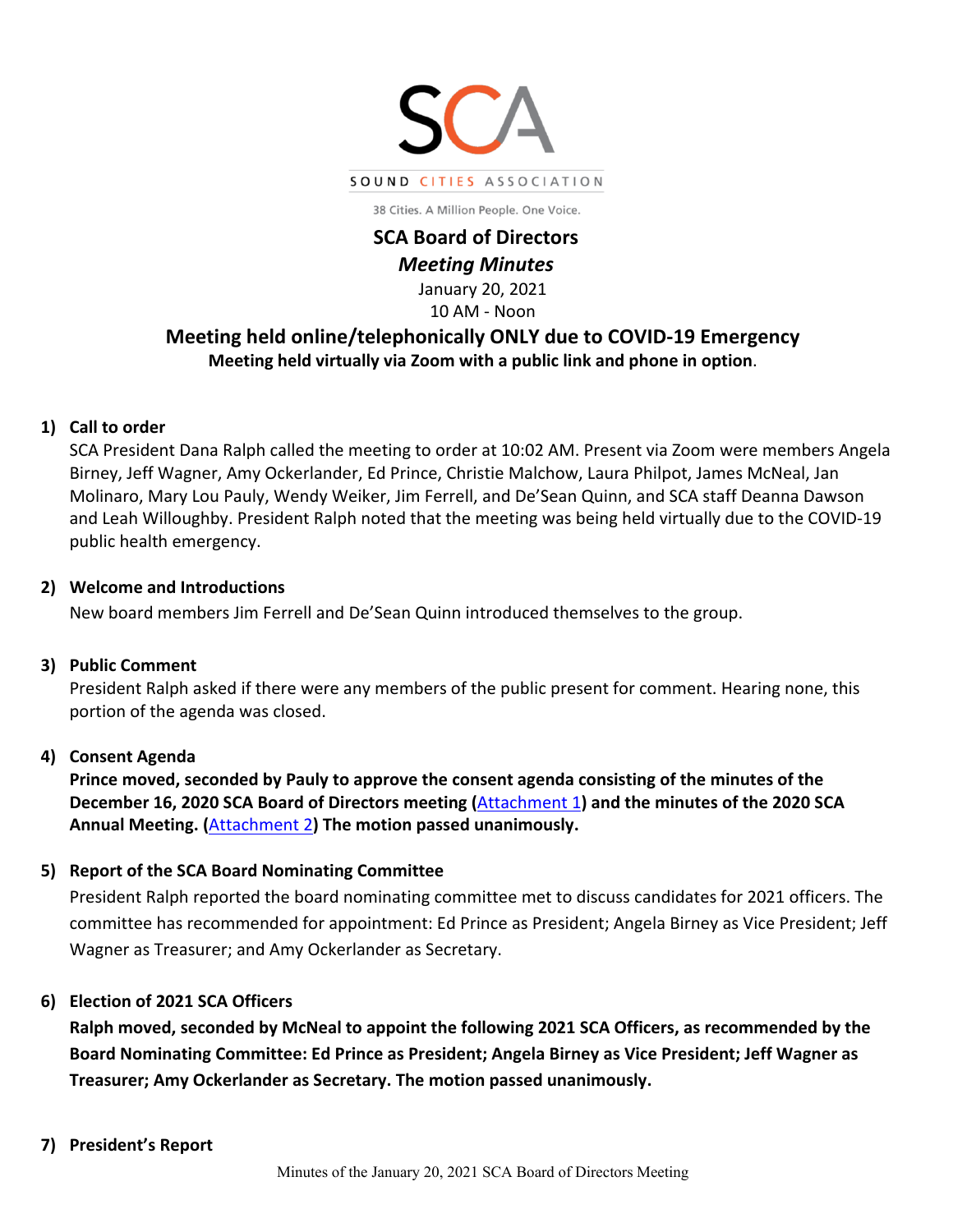Immediate Past President Ralph highlighted the work of the SCA Board during 2020, highlighting the pivot of priorities and the ability to make accomplishments despite the complications brought on by the public health crisis. Ralph also praised the 2020 board of directors for their adherence to the Guiding Principles, as set at the 2020 SCA Board of Directors retreat. Ralph congratulated 2021 President Ed Prince and spoke to his qualifications as a leader.

President Prince thanked Ralph and noted for the group the meet and greet event happening on Friday; encouraged all members to attend.

## **8) Executive Director's Report**

Executive Director Deanna Dawson briefly summarized for the group plans for a mini retreat for the board, with tentative plans for another gathering later in the year, if and when possible. Dawson noted accomplishments of the 2020 Board of Directors, and thanked Ralph for all her work and accomplishments. Dawson highlighted for the group how well the Guiding Principles held as a guide for the board in a difficult year, and highlighted a continued effort to listen to every voice at the table.

Dawson congratulated Prince as new president, and noted his election as the first Black man elected as President to the Sound Cities Association. Dawson spoke to Prince's accomplishments and ability to lead.

Dawson assigned group "buddy" pairs as follows for 2021: Ed Prince with Jim Ferrell; Amy Ockerlander and De'Sean Quinn; Dana Ralph and James McNeal; Mary Lou Pauly and Angela Birney; Jeff Wagner and Wendy Weiker; Christie Malchow and Laura Philpot; Jan Molinaro and Deanna Dawson.

## **9) Conflict of Interest Statement**

Dawson noted that the 2021 Conflict of Interest Statement, included in packet materials, needs to be signed by every member of the board and returned to staff.

### **10) 2021 Board Meeting Schedule**

**McNeal moved, seconded by Malchow to approve the 2021 SCA Board Meeting Schedule Resolution**  [\(Attachment 2\)](http://soundcities.org/wp-content/uploads/2021/01/January-20-2021-SCA-Board-of-Directors-Packet.pdf#page=14). **The motion passed unanimously.**

### **11) Financial Report**

Executive Director Dawson noted that the finance committee did not meet in December 2020. Noted that invoices for many sponsorships have been sent out, and payments are starting to come in. SCA is on track to be on-budget for sponsorship income for 2021. Invoices for Member City Dues have been sent, and payments for dues have started to come in.

There were no additional notes on the November 2020 financial reports.

**Wagner moved, seconded by Molinaro to approve the November 2020 Financial Reports (**[Attachment 3](http://soundcities.org/wp-content/uploads/2021/01/January-20-2021-SCA-Board-of-Directors-Packet.pdf#page=20)**). The motion passed unanimously.**

Dawson noted that members are welcome to contact staff at any time with any questions.

### **12) City Administrator's Report**

City Manager/Administrator Representative Laura Philpot reported that City Managers continues to meet for weekly calls in addition to the regular monthly meeting. Discussion has mainly included budget and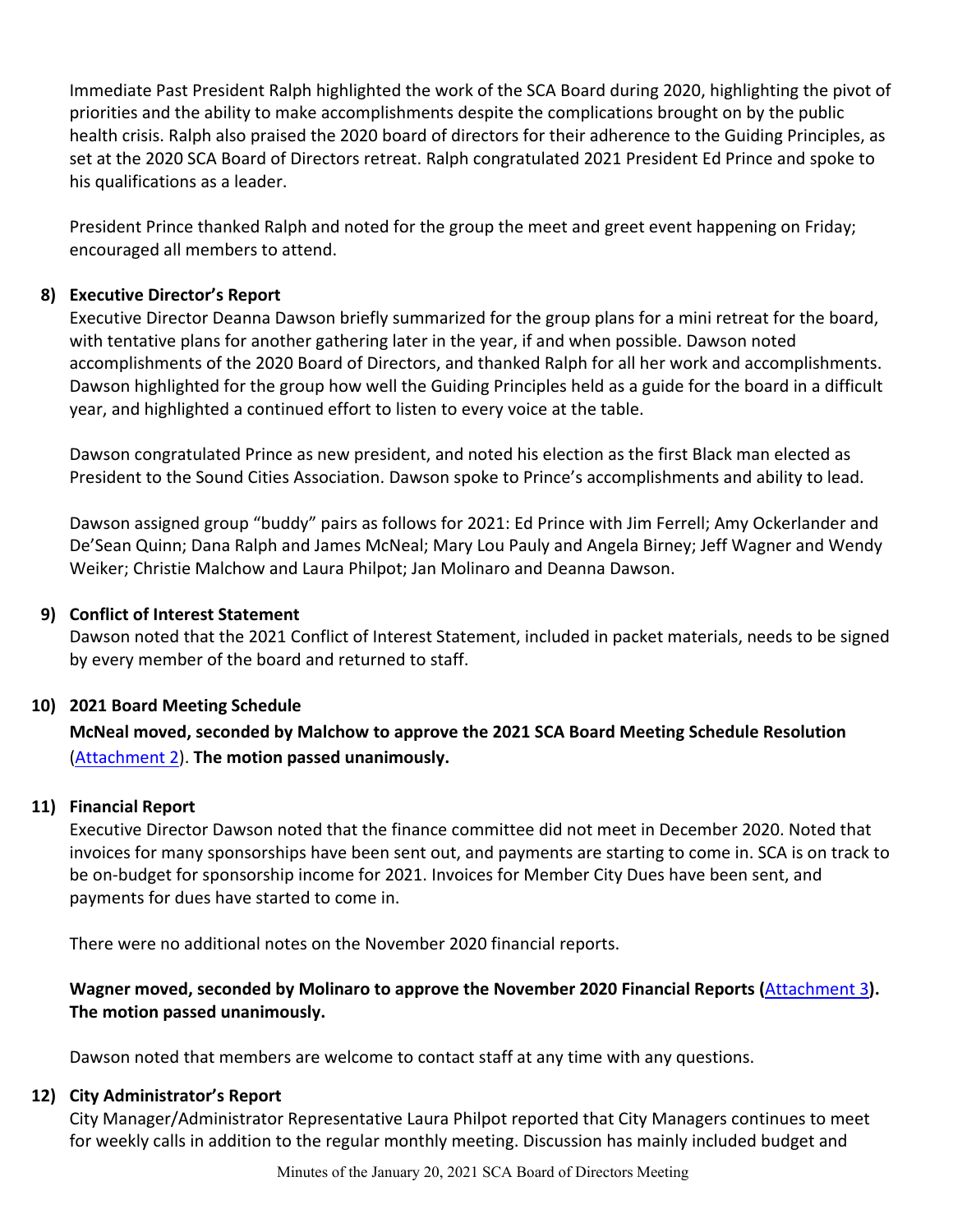pandemic. January monthly meeting was facilitated by Una McAlinden/Creative Strategies and feedback was positive.

### **13) PIC Chair's Report**

PIC Chair Malchow reported on the January 13, 2021 meeting of the SCA Public Issues Committee; reported that the PIC approved the 2021 meeting schedule.

**Malchow moved, seconded by Wagner to appoint the following individuals to 2021 SCA regional boards and committees, as recommended by the Public Issues Committee: Chris Stearns, Auburn, as alternate to the Joint Recommendations Committee (JRC); Elizabeth Porter, Covington, as alternate to the Regional Water Quality Committee (RWQC). The motion passed unanimously.** 

Malchow noted legislative agenda one-pager, as included in the materials.

**Malchow moved, seconded by Pauly to approve the legislative one-pager, as recommended by the Public Issues Committee (PIC). The motion passed unanimously. (**[Attachment](http://soundcities.org/wp-content/uploads/2021/01/January-20-2021-SCA-Board-of-Directors-Packet.pdf#page=24) 4)

Malchow noted that PIC received an update on the King County Health Through Housing initiative on the same day that Regional Policy Committee (RPC) met. Angela Birney, as member on the RPC noted that RPC approved all the amendments that SCA proposed. Group discussed impacts in respective cities.

Malchow reported that the Emergency Management Advisory Committee (EMAC) met on the same day of PIC concerning the Emergency Management Zone Coordinators. Dawson added a brief summary of the Zone Coordinators issue. SCA did adopt a formal position to support the position of Emergency Zone Coordinators to continue the work that have been doing.

Dawson noted for the group the potential upcoming 2021 issues, as listed on the agenda as item 13.e. This list was discussed with PIC members. Dawson briefly discussed some of these priorities.

Dawson reported on the CEO-hiring process for the King County Homelessness Authority. The Implementation Board and the Governing Board will conduct interviews of the final candidates. SCA has requested to do a meet and greet with the candidates to give members the chance to weigh in. This will take place on January 26, 2021. This will be held in webinar format. A confidentiality agreement will need to be signed in order to attend. Group was asked to share any questions that they would like to be included. SCA is keeping a close eye on updates to Countywide Planning Policies, Solid Waste Rates, and Clean Water Plan and will continue to report to the board. Dawson reviewed for the group Sherriff's Office Reforms and potential concerns of SCA cities.

Members are encouraged to bring any questions or concerns with any of the priorities to SCA staff.

# **14) Discussion Items**

# a. Equity and Inclusion Cabinet

Prince summarized for the group the goal of creating and Equity and Inclusion Cabinet for 2021. Members are asked to bring any questions or issues they would like to be addressed to Prince.

# **Birney moved, seconded by Pauly to grant Prince authority to appoint to the Equity and Inclusion Cabinet.**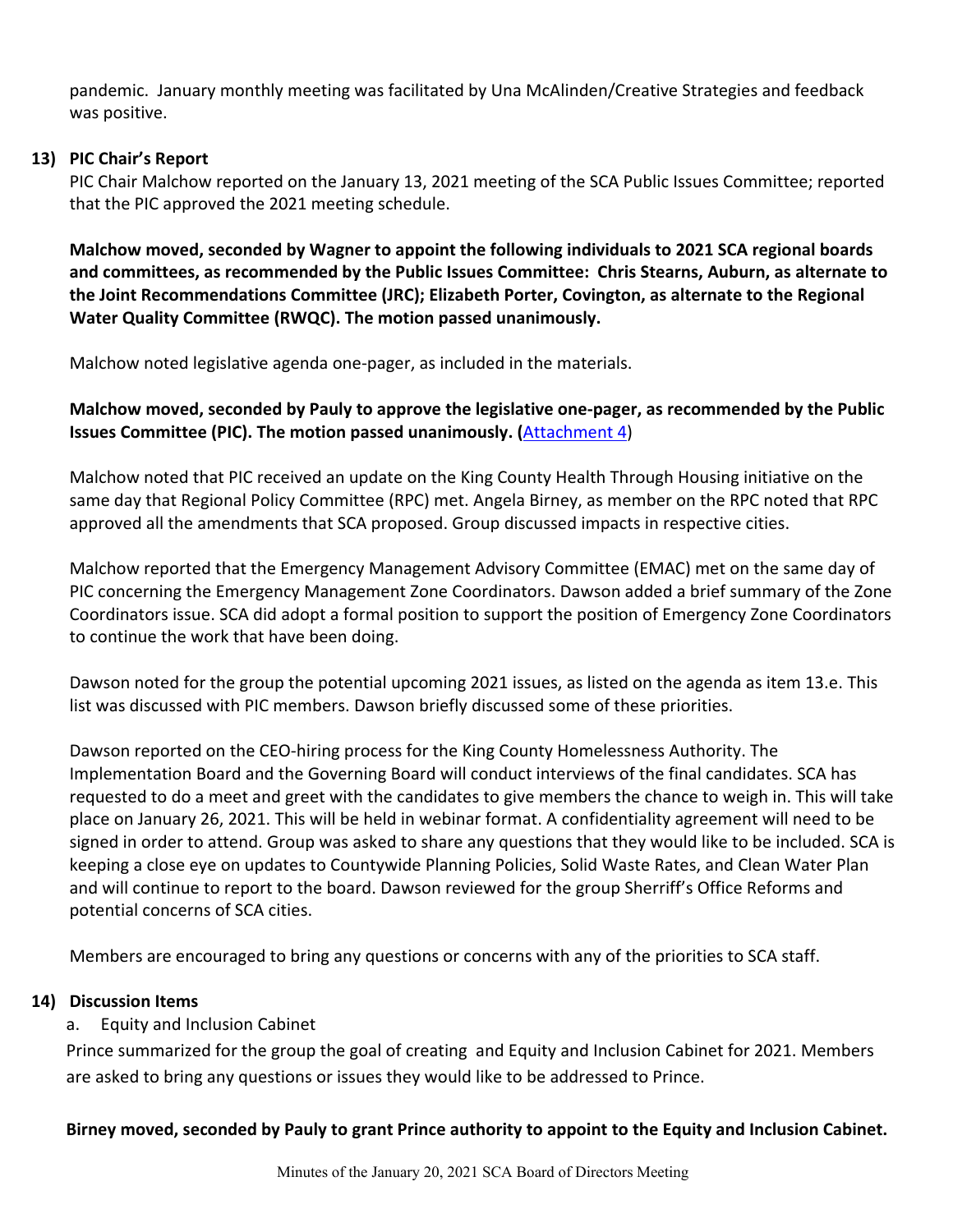b. SCA 2021 Board of Directors retreat agenda

Dawson reported that the 2021 Board of Directors will be participating in a workshop facilitated by Una McAlinden of Creative Solutions. General object of the retreat will be to bring group together and work together.

c. Approve Board Meet and Greet Schedule

**Birney moved, seconded by McNeal to approve the 2021 Board Meet and Greet Schedule as follows:**

- **January 22 – Ed Prince**
- **February 26 – Angela Birney**
- **March 26 - De'Sean Quinn and Jim Ferrell**
- **April 23 – Amy Ockerlander and Jan Molinaro**
- **May 28 – Jeff Wagner and Laura Philpot**
- **June 25 – Wendy Weiker and James McNeal**
- *Skip July and August*
- **September 24 – Christie Malchow and Mary Lou Pauly**
- **October 22 – Dana Ralph**
- d. Confirmation of Committee Assignments for 2021:

Dawson reviewed for the group assignments for 2021 board committees. Members were asked to review assignments and communicate any additions or changes to SCA staff.

e. Upcoming Networking Event

Dawson asked that all members attend the upcoming Networking Event, as available, and asked for any suggestions for questions for the featured speaker, King County Executive Dow Constantine.

f. Upcoming Events with County Councilmembers

Dawson reported on SCA's new series: Lunch with the King County Board. These events will happen at noon on the following schedule:

- January 25 Claudia Balducci
- February 22 Reagan Dunn
- March 22 Joe McDermott

Group was encouraged to attend these meetings, and were asked for any suggestions of topics and questions for the councilmembers at the events.

- g. Discussion of Potential 2021 Priorities Dawson summarized for the group potential 2021 priorities, as included on the agenda.
	- Economic Recovery